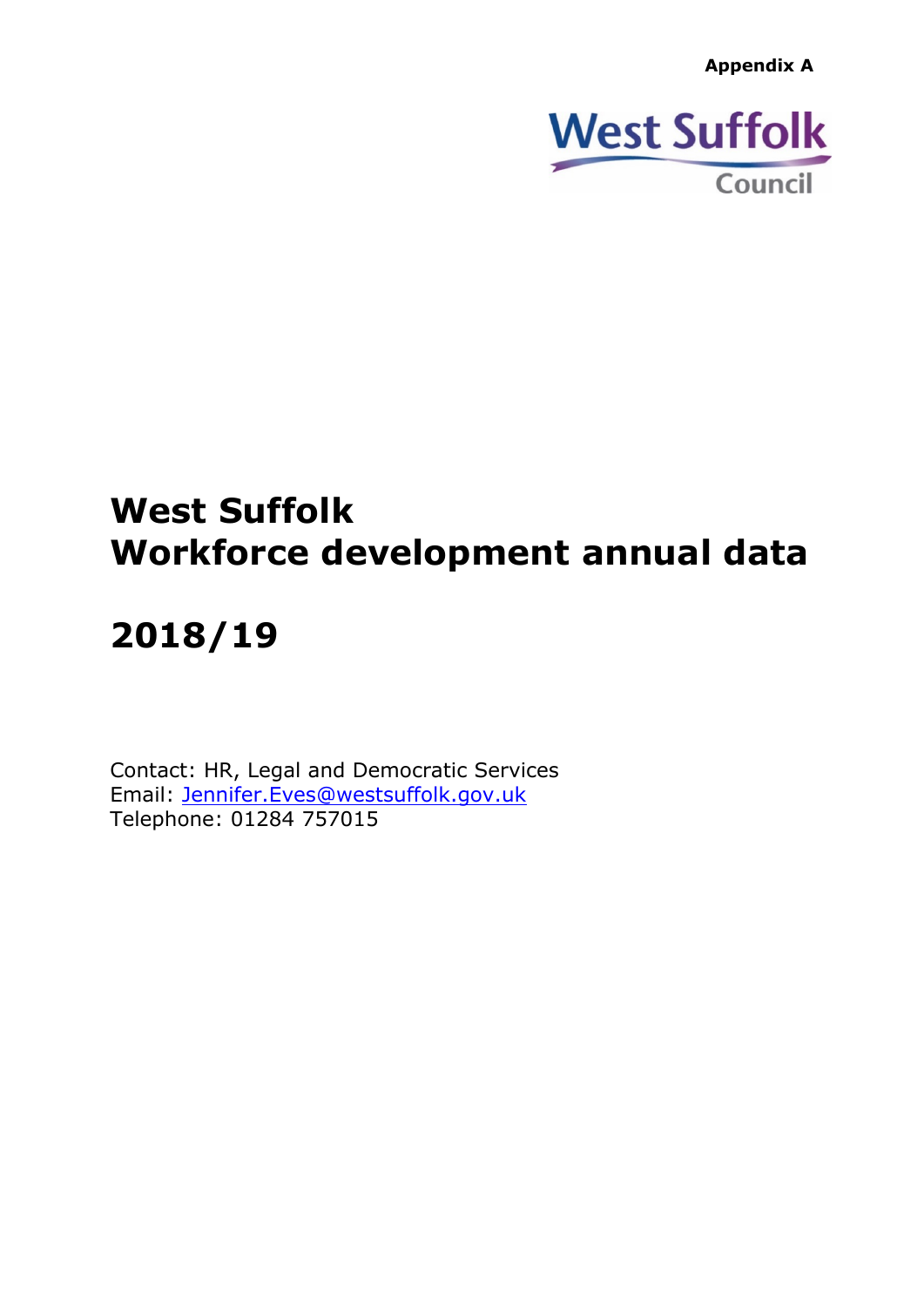## **Contents**

| 1.  | Headcount (permanent and temporary) | 3              |
|-----|-------------------------------------|----------------|
| 2.  | Headcount (casuals)                 | 4              |
| 3.  | Age analysis                        | 5              |
| 4.  | Gender                              | 6              |
| 5.  | Turnover                            | 7              |
| 6.  | Reasons for leaving                 | $\overline{7}$ |
| 7.  | Full time v part time               | 8              |
| 8.  | Full time v part time by gender     | 9              |
| 9.  | Pay Bands by gender                 | 10             |
| 10. | <b>Disability</b>                   | 11             |
| 11. | Sickness absence                    | 12             |
| 12. | Corporate training                  | 13             |
| 13. | Apprenticeships                     | 14             |
| 14. | Ethnicity                           | 15             |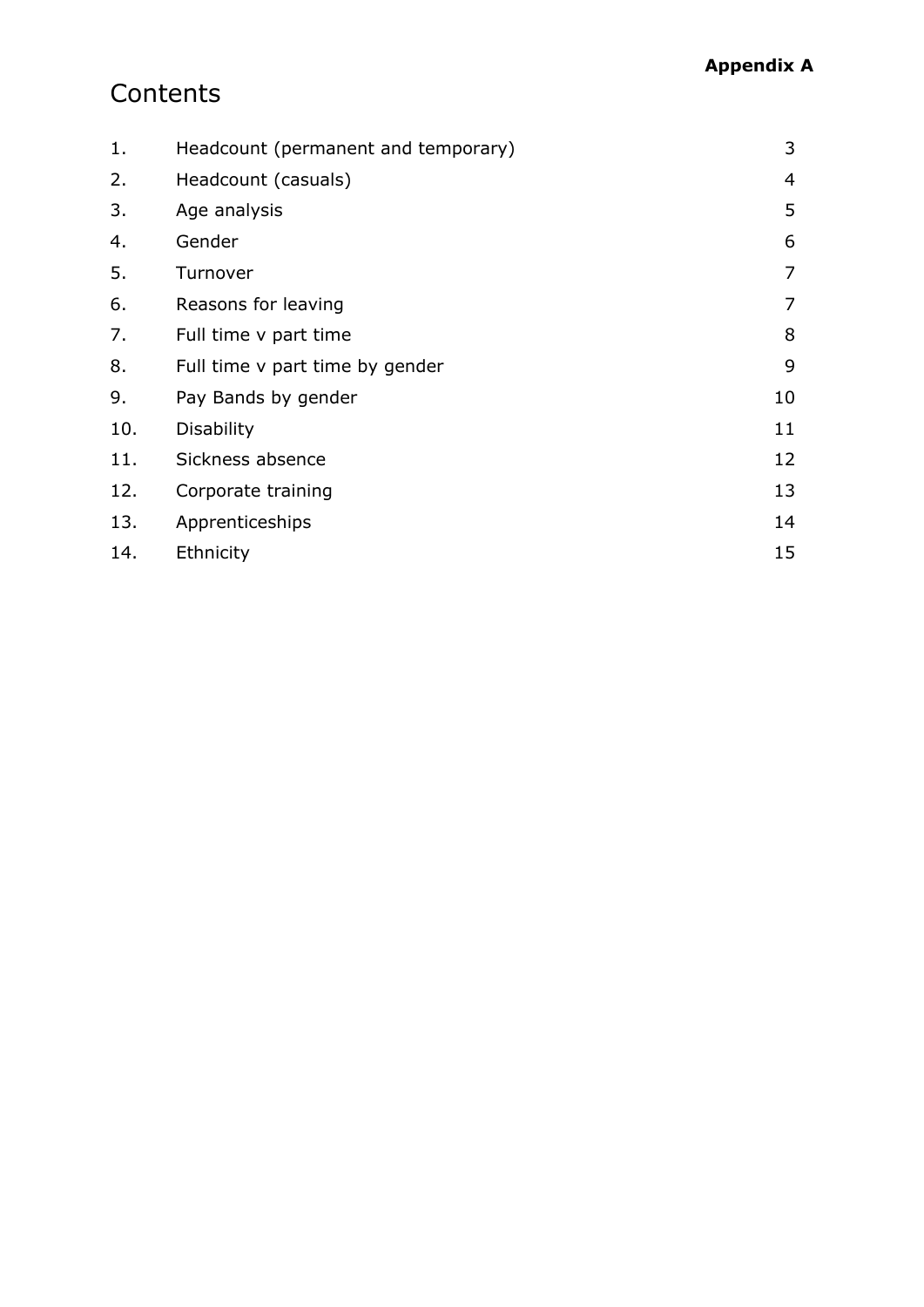#### <span id="page-2-0"></span>**1. Headcount (permanent and temporary)**

This data is based on permanent and temporary staff at 31 March 2019 including Apprentices and one zero hours contract.

| <b>Service area</b>                                        | <b>Permanent</b><br>headcount | <b>Temporary</b><br>headcount | <b>Total</b> | <b>Headcount</b><br>as % of<br>whole staff | <b>Full time</b><br>equivalents |
|------------------------------------------------------------|-------------------------------|-------------------------------|--------------|--------------------------------------------|---------------------------------|
| Anglia<br>Revenues<br>Partnership<br>(ARP)                 | 60                            | $\mathbf{1}$                  | 61           | 8.59%                                      | 55.19                           |
| Leadership<br>Team                                         | 9                             | 0                             | 9            | 1.27%                                      | 9.00                            |
| Families and<br>Communities<br>including<br>Projects       | 76                            | 24                            | 100          | 14.09%                                     | 84.84                           |
| Growth                                                     | 34                            | $\overline{2}$                | 36           | 5.07%                                      | 33.85                           |
| HR, Legal and<br>Democratic<br>including core<br>PA's team | 52                            | 7                             | 59           | 8.31%                                      | 54.27                           |
| Operations                                                 | 291                           | 7                             | 298          | 41.97%                                     | 278.42                          |
| Planning and<br>Regulatory                                 | 82                            | 3                             | 85           | 11.97%                                     | 75.99                           |
| Resources<br>and<br>Performance                            | 52                            | 10                            | 62           | 8.73%                                      | 58.81                           |
| <b>Total</b>                                               | 656                           | 54                            | 710          | 100.00%                                    | 650.37                          |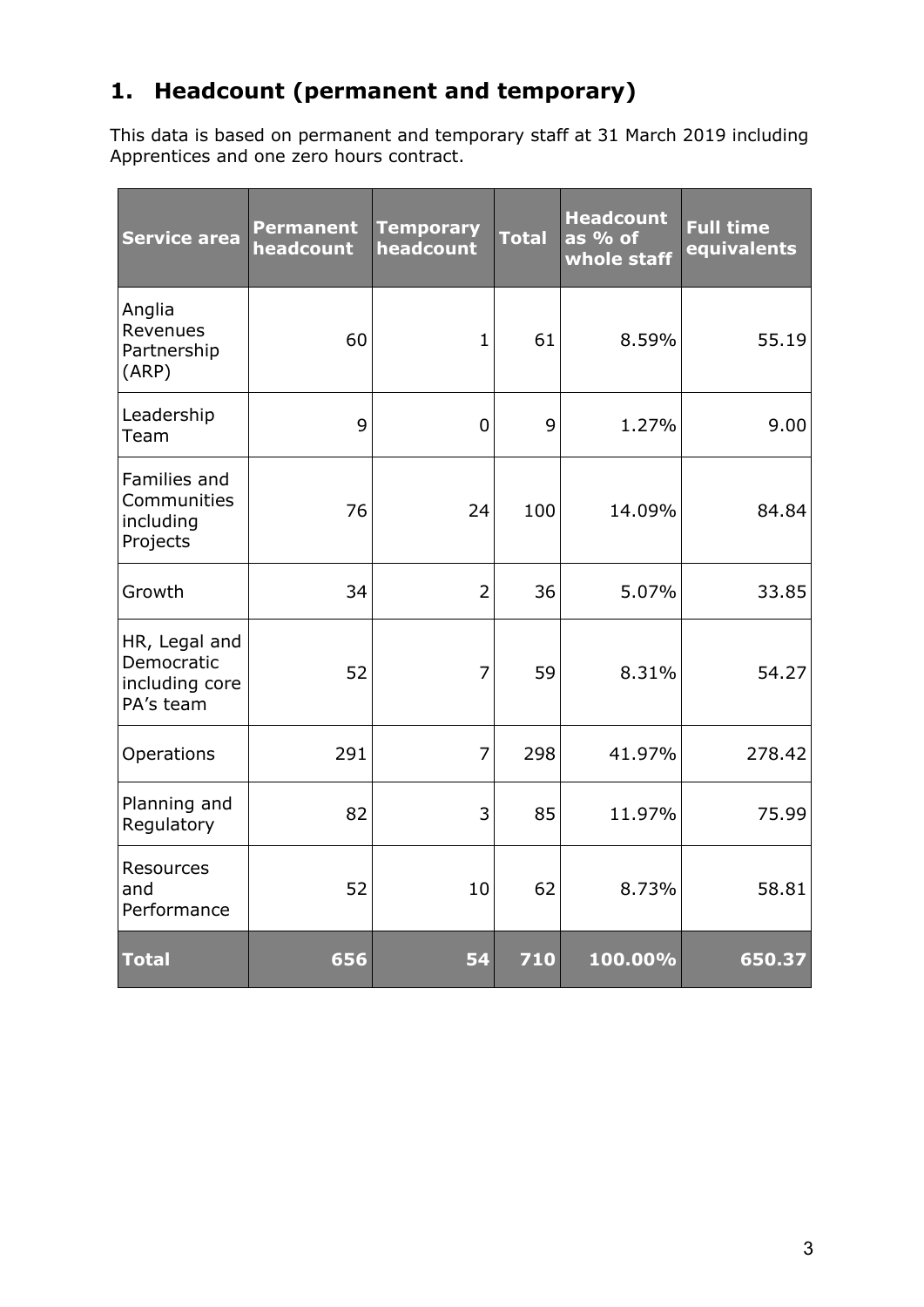## <span id="page-3-0"></span>**2. Headcount (casuals)**

| <b>Service area</b>                                     | <b>Casual headcount</b> |
|---------------------------------------------------------|-------------------------|
| Anglia Revenues<br>Partnership (ARP)                    | 0                       |
| Leadership Team                                         | 0                       |
| Families and<br>Communities including<br>Projects       | O                       |
| Growth                                                  | 24                      |
| HR, Legal and<br>Democratic including<br>core PA's team | 39                      |
| Operations                                              | 77                      |
| Planning and<br>Regulatory                              | 6                       |
| Resources and<br>Performance                            | 0                       |
| <b>Total</b>                                            | 146                     |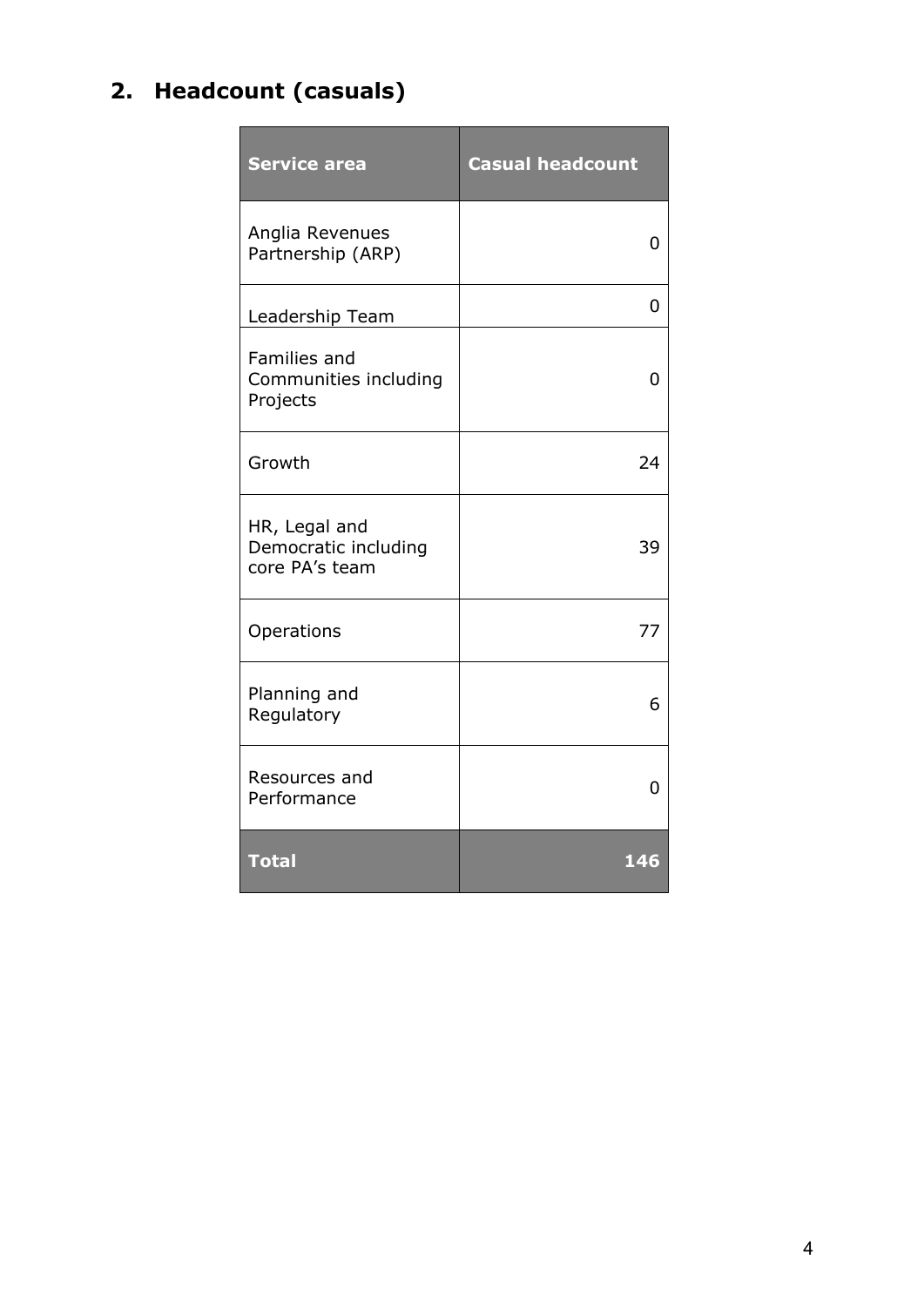# <span id="page-4-0"></span>**3. Age analysis**

This data is based on full, part permanent and temporary staff and also includes one zero hours contract but **does not** include casual staff. It shows the age profile of staff on 31 March 2019.

| Service<br>area                                                  | <b>Head</b><br>count | $20$           | $20 - 30$   | $31 - 40$      | 41-50                                            | $51 - 60$ | 61-65        | $>65$            | <b>Average</b><br>age |
|------------------------------------------------------------------|----------------------|----------------|-------------|----------------|--------------------------------------------------|-----------|--------------|------------------|-----------------------|
| Anglia<br>Revenues<br>Partnership<br>(ARP)                       | 61                   | $\mathbf{1}$   | 5           | 10             | 16                                               | 23        | 6            | $\boldsymbol{0}$ | 48                    |
| Leadership<br>Team                                               | 9                    | $\mathbf 0$    | $\mathbf 0$ | $\overline{2}$ | $\overline{4}$                                   | 3         | $\mathbf 0$  | $\mathbf 0$      | 47                    |
| Families and<br>Communities<br>including<br>Projects             | 100                  | $\mathbf{1}$   | 14          | 20             | 28                                               | 26        | 9            | $\overline{2}$   | 44                    |
| Growth                                                           | 36                   | $\mathbf{1}$   | 3           | 10             | 11                                               | 11        | $\mathbf 0$  | $\mathbf 0$      | 43                    |
| HR, Legal<br>and<br>Democratic<br>including<br>core PA's<br>team | 59                   | $\mathbf{1}$   | 11          | 10             | 12                                               | 24        | $\mathbf{1}$ | $\mathbf 0$      | 44                    |
| Operations                                                       | 298                  | $\overline{2}$ | 39          | 44             | 86                                               | 96        | 25           | 6                | 46                    |
| Planning and<br>Regulatory                                       | 85                   | 0              | 15          | 23             | 16                                               | 25        | 6            | $\mathbf 0$      | 43                    |
| Resources<br>and<br>Performance                                  | 62                   | $\mathbf{1}$   | 16          | 10             | 15                                               | 20        | $\pmb{0}$    | $\pmb{0}$        | 40                    |
| <b>Total</b>                                                     | 710                  | $\overline{z}$ | 103         | 129            | 188                                              | 228       | 47           | 8                | 45                    |
| <b>Total %</b>                                                   | ٠                    |                |             |                | $0.99\%$ 14.50% 18.17% 26.48% 32.11% 6.62% 1.13% |           |              |                  |                       |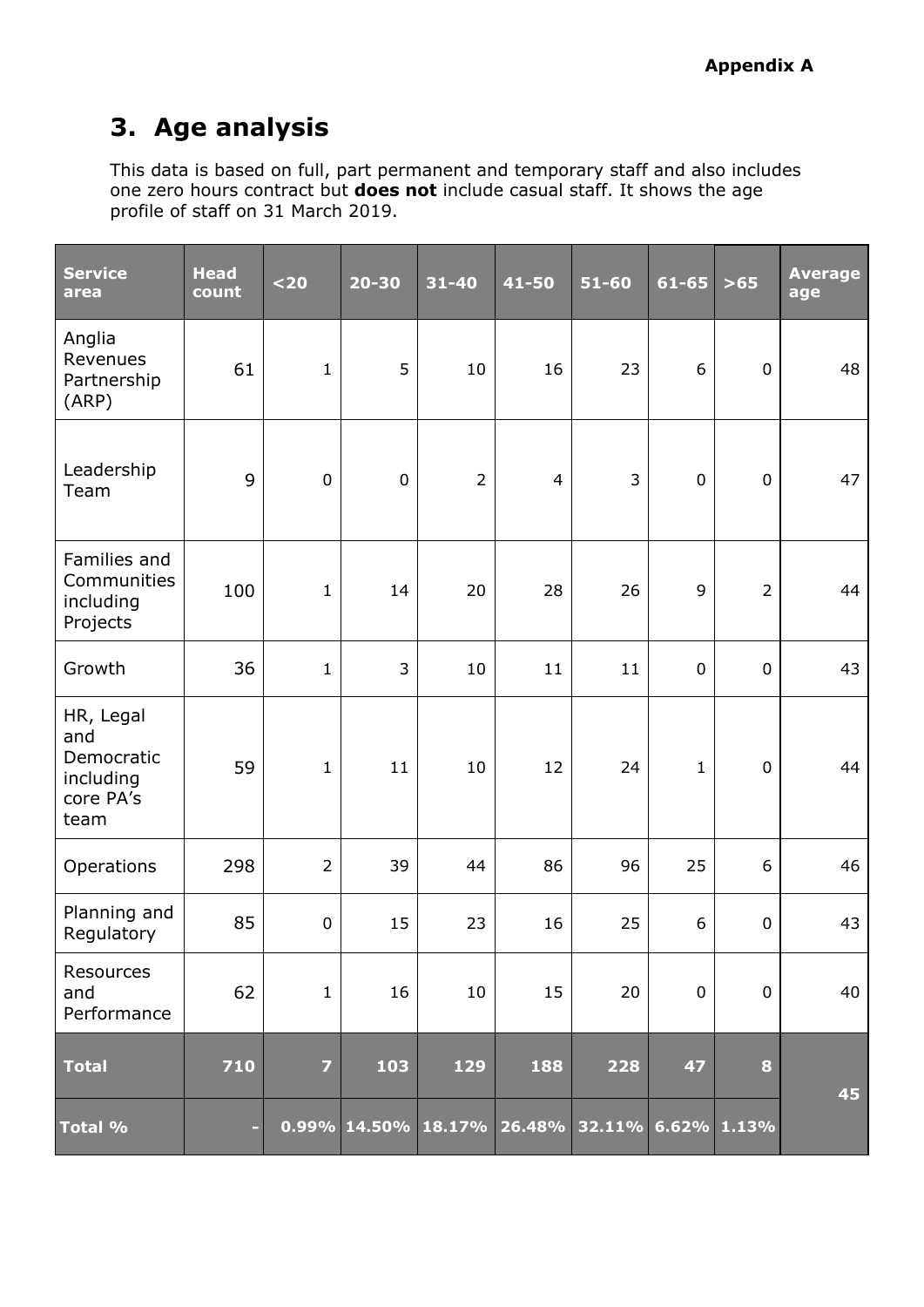#### <span id="page-5-0"></span>**4. Gender**

This data is based on permanent and temporary staff and also includes one zero hours contract but does not include casuals. It shows the gender profile on 31 March 2019.

| <b>Service area</b>                                     | <b>Headcount</b> | <b>Male</b>    | <b>Female</b> | % male | % female |
|---------------------------------------------------------|------------------|----------------|---------------|--------|----------|
| Anglia Revenues<br>Partnership (ARP)                    | 61               | 12             | 49            | 19.67% | 80.33%   |
| Leadership Team                                         | 9                | $\overline{4}$ | 5             | 44.44% | 55.56%   |
| Families and<br>Communities<br>including Projects       | 100              | 10             | 90            | 10.0%  | 90.0%    |
| Growth                                                  | 36               | 14             | 22            | 38.89% | 61.11%   |
| HR, Legal and<br>Democratic including<br>core PA's team | 59               | 12             | 47            | 20.34% | 79.66%   |
| Operations                                              | 298              | 237            | 61            | 79.53% | 20.47%   |
| Planning and<br>Regulatory                              | 85               | 30             | 55            | 35.29% | 64.71%   |
| Resources and<br>Performance                            | 62               | 39             | 23            | 62.90% | 37.10%   |
| <b>Total</b>                                            | 710              | 358            | 352           | 50.42% | 49.58%   |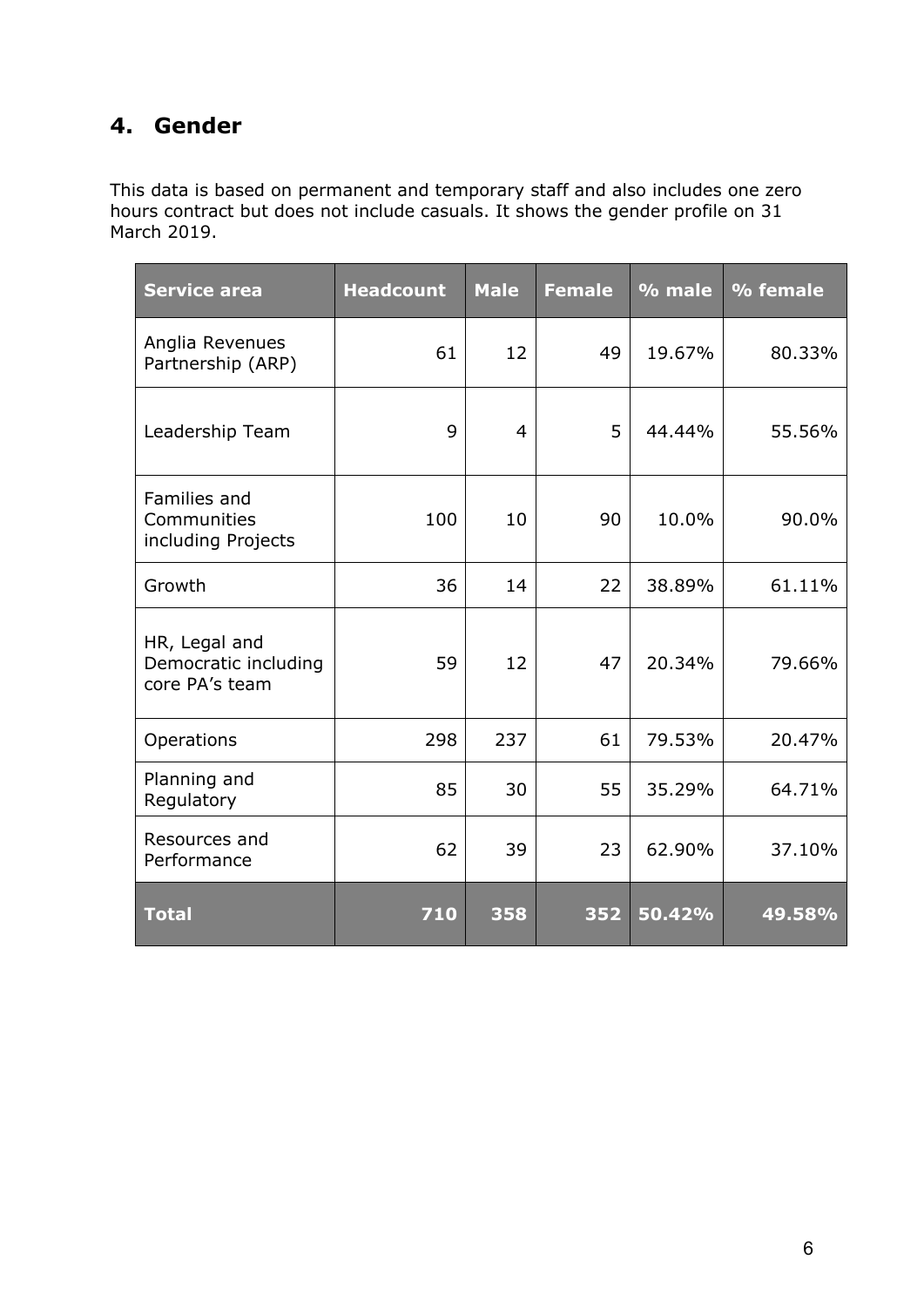#### <span id="page-6-0"></span>**5. Turnover**

The figures shown below include permanent staff and temporary staff with 12 months service or more.

| <b>Turnover</b> | $\mathbf{O}_{\mathbf{O}}$ |
|-----------------|---------------------------|
| Voluntary       | $9.69\%$                  |
| All             | 10.77%                    |

#### <span id="page-6-1"></span>**6. Reasons for leaving**

| <b>Reason for leaving</b> | <b>Number</b>  | <b>Percentage of</b><br><b>leavers</b> |
|---------------------------|----------------|----------------------------------------|
| Resignation               | 55             | 71.43%                                 |
| Redundancy                | 0              | $0.00\%$                               |
| Retirement                | 8              | 10.39%                                 |
| <b>Dismissal</b>          | $\overline{2}$ | 2.60%                                  |
| Failed probation period   | 5              | 6.49%                                  |
| Ill health retirement     | 0              | $0.00\%$                               |
| End of temporary contract | 6              | 7.79%                                  |
| Other reason              | 1              | 1.30%                                  |
| <b>Total</b>              | 77             | 100.00%                                |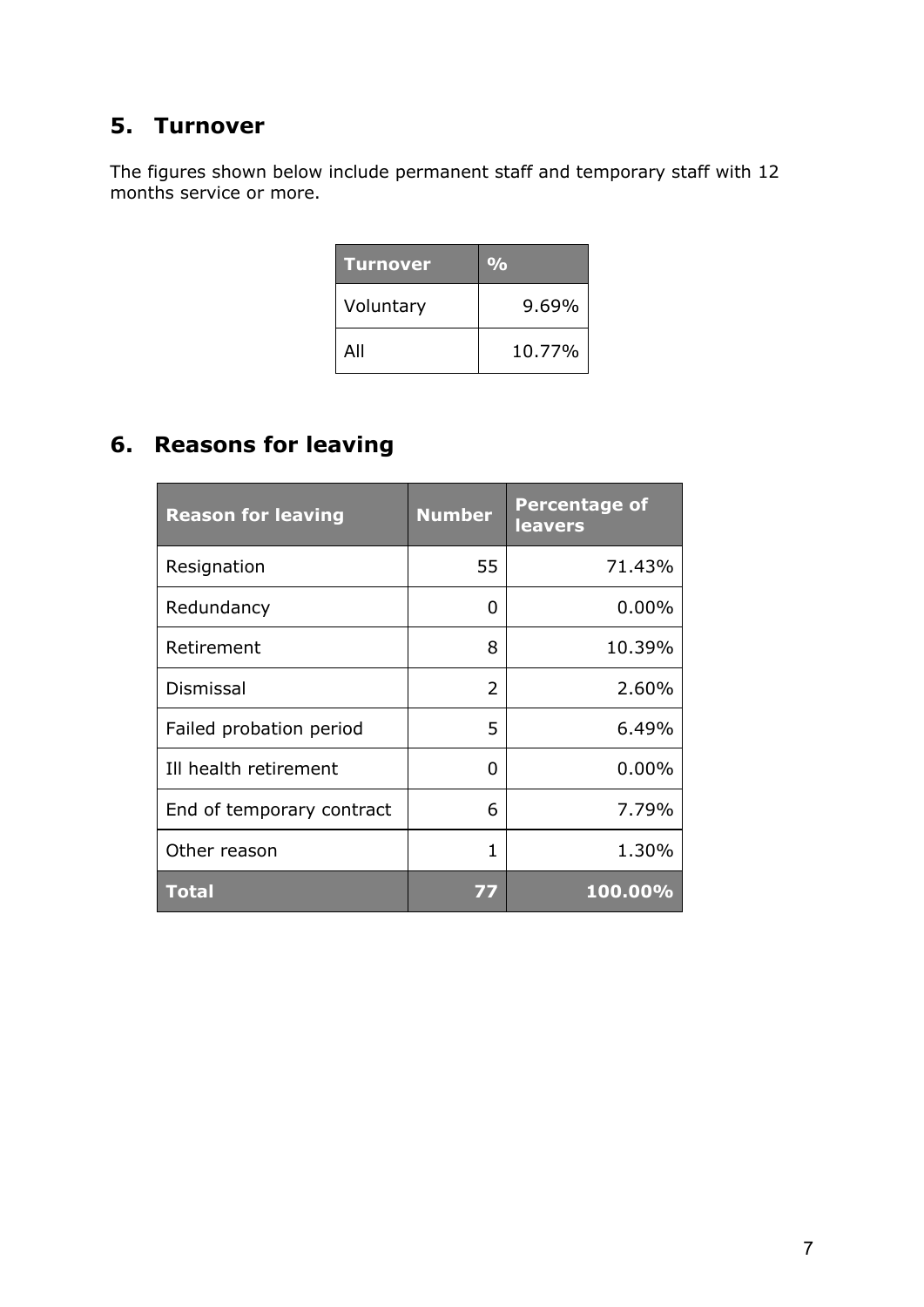#### <span id="page-7-0"></span>**7. Full time v part time**

This data is based on permanent and temporary staff and also includes one zero hours contract but does not include casuals. It shows the full and part time profile on 31 March 2019.

| <b>Service area</b>                                        | <b>Headcount</b> | <b>Full time</b> | <b>Part time</b> | % Full time | % Part time |
|------------------------------------------------------------|------------------|------------------|------------------|-------------|-------------|
| Anglia<br>Revenues<br>Partnership<br>(ARP)                 | 61               | 44               | 17               | 72.13%      | 27.87%      |
| Leadership<br>Team                                         | 9                | 9                | 0                | 100%        | $0.00\%$    |
| Families and<br>Communities<br>including<br>Projects       | 100              | 55               | 45               | 55.0%       | 45.0%       |
| Growth                                                     | 36               | 28               | 8                | 77.78%      | 22.22%      |
| HR, Legal and<br>Democratic<br>including core<br>PA's team | 59               | 43               | 16               | 72.88%      | 27.12%      |
| Operations                                                 | 298              | 254              | 44               | 85.23%      | 14.77%      |
| Planning and<br>Regulatory                                 | 85               | 60               | 25               | 70.59%      | 29.41%      |
| Resources and<br>Performance                               | 62               | 53               | 9                | 85.48%      | 14.52%      |
| <b>Total</b>                                               | 710              | 546              | 164              | 76.90%      | 23.10%      |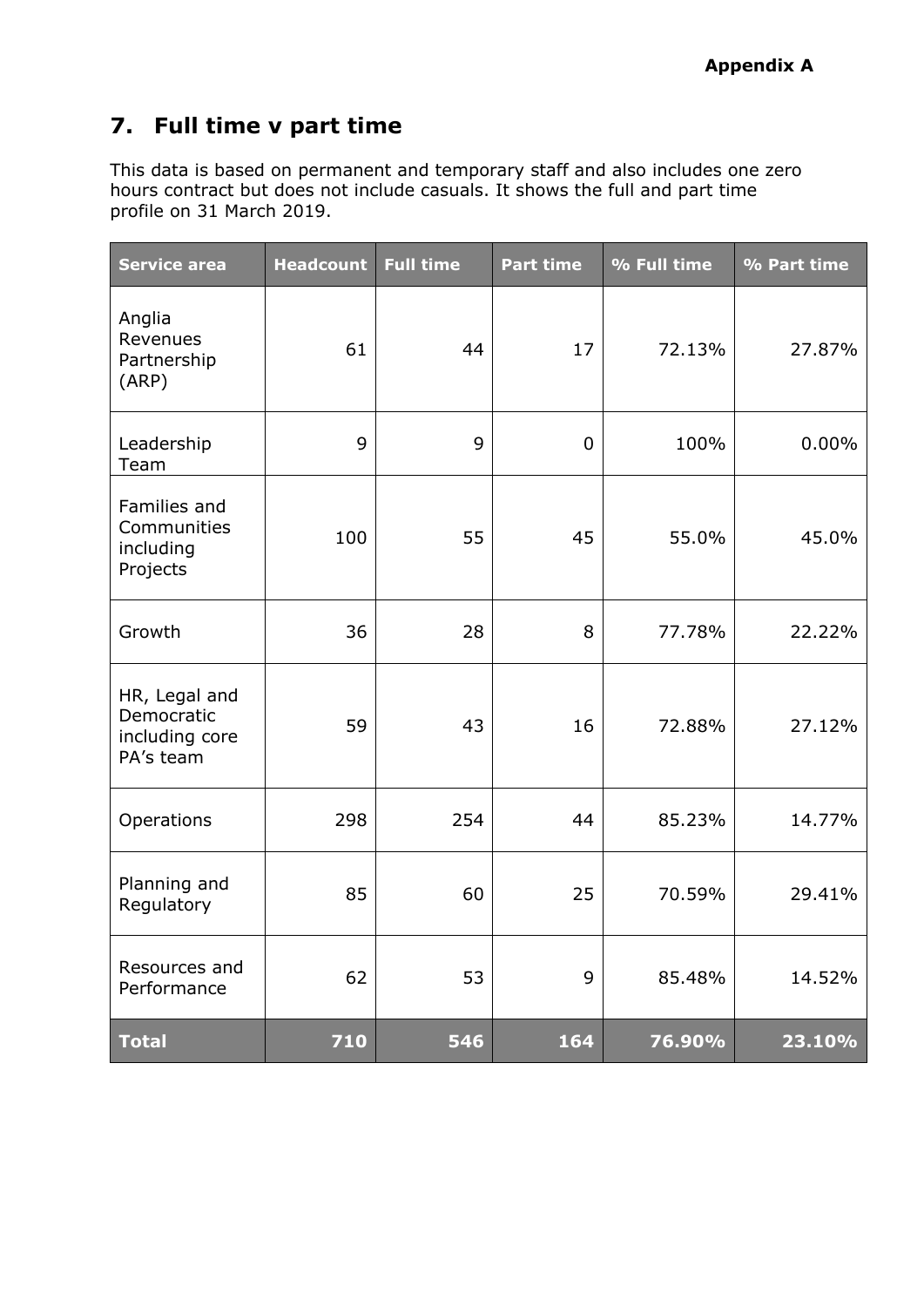# <span id="page-8-0"></span>**8. Full time v part time by gender**

| <b>Service area</b>                                        | <b>Headcount</b> | <b>Full time</b><br>male | <b>Full time</b><br>female | <b>Part time</b><br>male | <b>Part time</b><br>female |
|------------------------------------------------------------|------------------|--------------------------|----------------------------|--------------------------|----------------------------|
| Anglia Revenues<br>Partnership (ARP)                       | 61               | 10                       | 34                         | $\overline{2}$           | 15                         |
| Leadership Team                                            | 9                | $\overline{4}$           | 5                          | 0                        | 0                          |
| Families and<br>Communities<br>including Projects          | 100              | 10                       | 45                         | $\Omega$                 | 45                         |
| Growth                                                     | 36               | 14                       | 14                         | $\mathbf 0$              | 8                          |
| HR, Legal and<br>Democratic<br>including core<br>PA's team | 59               | 10                       | 33                         | $\overline{2}$           | 14                         |
| Operations                                                 | 298              | 223                      | 31                         | 14                       | 30                         |
| Planning and<br>Regulatory                                 | 85               | 26                       | 34                         | $\overline{4}$           | 21                         |
| Resources and<br>Performance                               | 62               | 37                       | 16                         | $\overline{2}$           | $\overline{7}$             |
| <b>Total</b>                                               | 710              | 334                      | 212                        | 24                       | 140                        |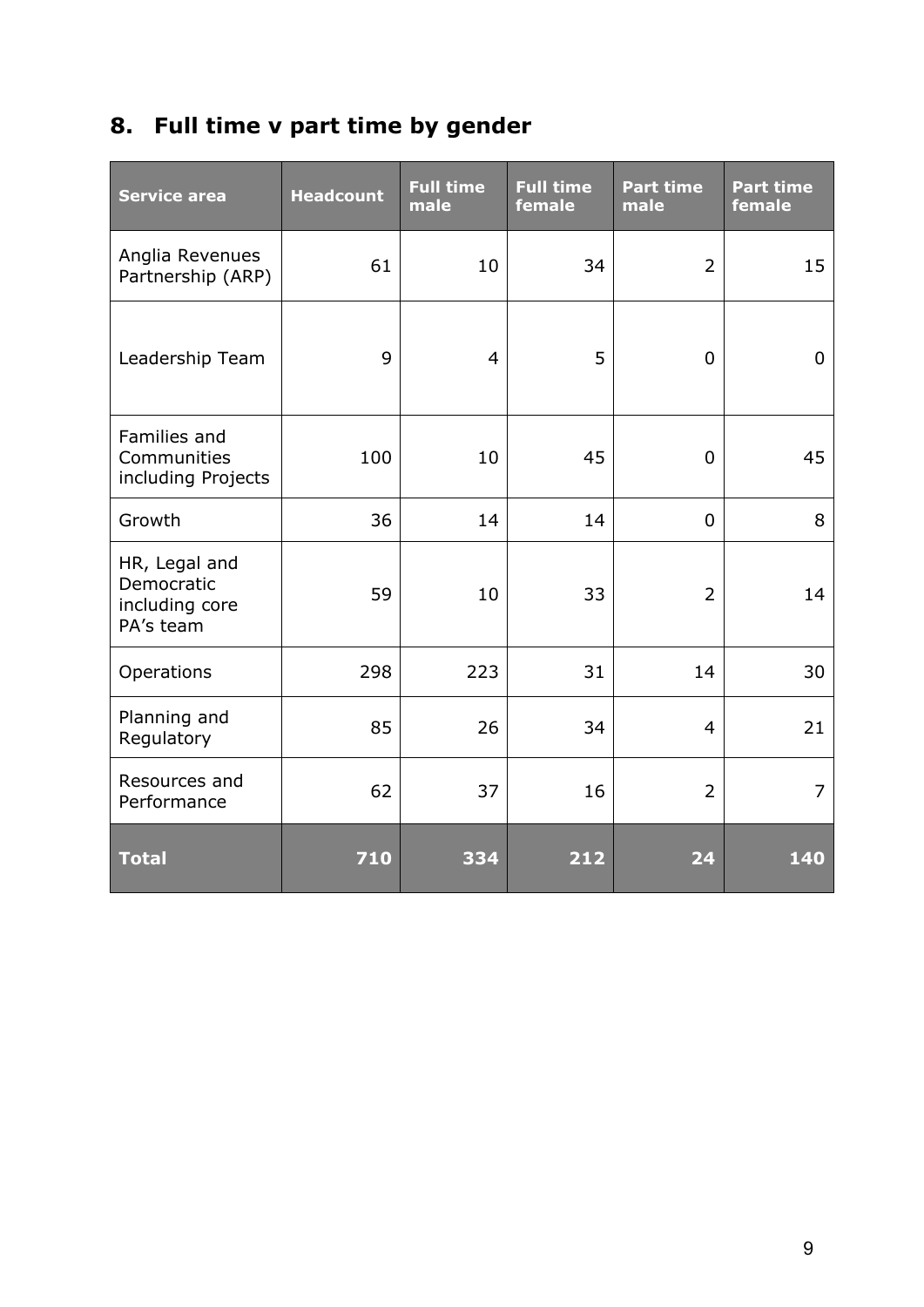# <span id="page-9-0"></span>**9. Pay Bands by gender**

| <b>Band</b>               | <b>Male</b>  | <b>Female</b> | Male % | Female % |
|---------------------------|--------------|---------------|--------|----------|
| Apprentice                | 3            | 7             | 30.0%  | 70.0%    |
| A                         | 0            | 1             | 0.00%  | 100%     |
| B                         | 0            | 6             | 0.00%  | 100%     |
| C                         | 123          | 47            | 72.35% | 27.65%   |
| D                         | 81           | 107           | 43.09% | 56.91%   |
| Ε                         | 54           | 81            | 40.0%  | 60.0%    |
| F                         | 36           | 49            | 42.35% | 57.65%   |
| G                         | 25           | 22            | 53.19% | 46.81%   |
| н                         | 17           | 13            | 56.67% | 43.33%   |
| I                         | 14           | 13            | 51.85% | 48.15%   |
| <b>Assistant Director</b> | 2            | 4             | 33.33% | 66.67%   |
| Director/CEO              | 2            | 1             | 66.67% | 33.33%   |
| Other                     | $\mathbf{1}$ | 1             | 50.0%  | 50.0%    |
| <b>Total</b>              | 358          | 352           | 50.42% | 49.58%   |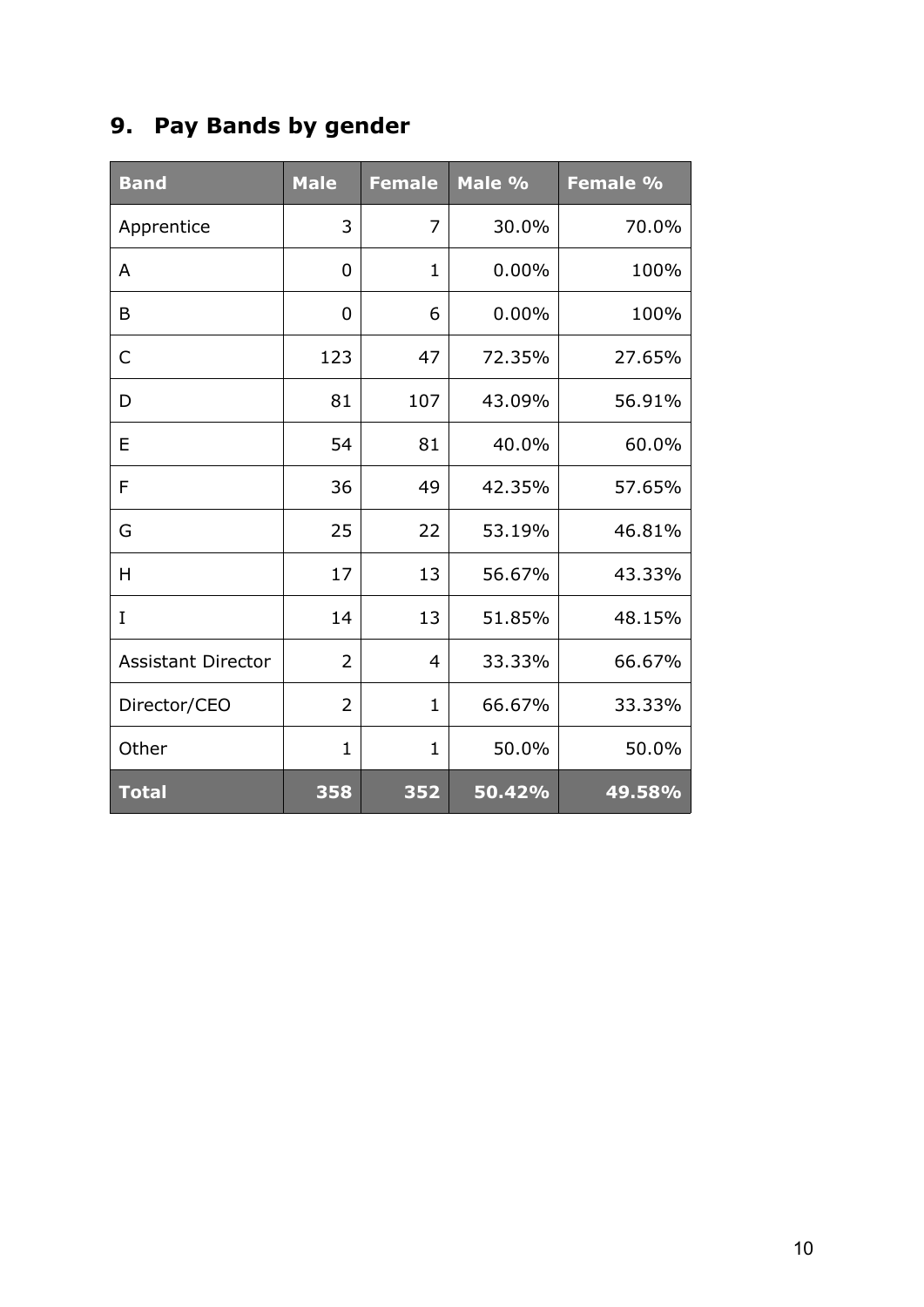#### <span id="page-10-0"></span>**10. Disability**

The figures below are for full time, part time and temporary staff and are based on data available on 31 March 2019.

| <b>Service area</b>                                     | <b>Headcount</b> | <b>Recorded</b><br>responses | No of staff<br>who<br>declare<br>themselves<br>disabled | $9/0 *$  |
|---------------------------------------------------------|------------------|------------------------------|---------------------------------------------------------|----------|
| Anglia Revenues<br>Partnership (ARP)                    | 61               | 41                           | $\overline{2}$                                          | 4.88%    |
| Leadership Team                                         | 9                | 9                            | 0                                                       | $0.00\%$ |
| Families and<br>Communities<br>including Projects       | 100              | 84                           | 5                                                       | 5.95%    |
| Growth                                                  | 36               | 35                           | 0                                                       | $0.00\%$ |
| HR, Legal and<br>Democratic including<br>core PA's team | 59               | 56                           | $\overline{2}$                                          | 3.57%    |
| Operations                                              | 298              | 236                          | 9                                                       | 3.81%    |
| Planning and<br>Regulatory                              | 85               | 77                           | $\overline{2}$                                          | 2.60%    |
| Resources and<br>Performance                            | 62               | 54                           | $\overline{2}$                                          | 3.70%    |
| <b>Total</b>                                            | 710              | 592                          | 22                                                      | 3.72%    |

\* Percentage of staff declaring a disability where it is known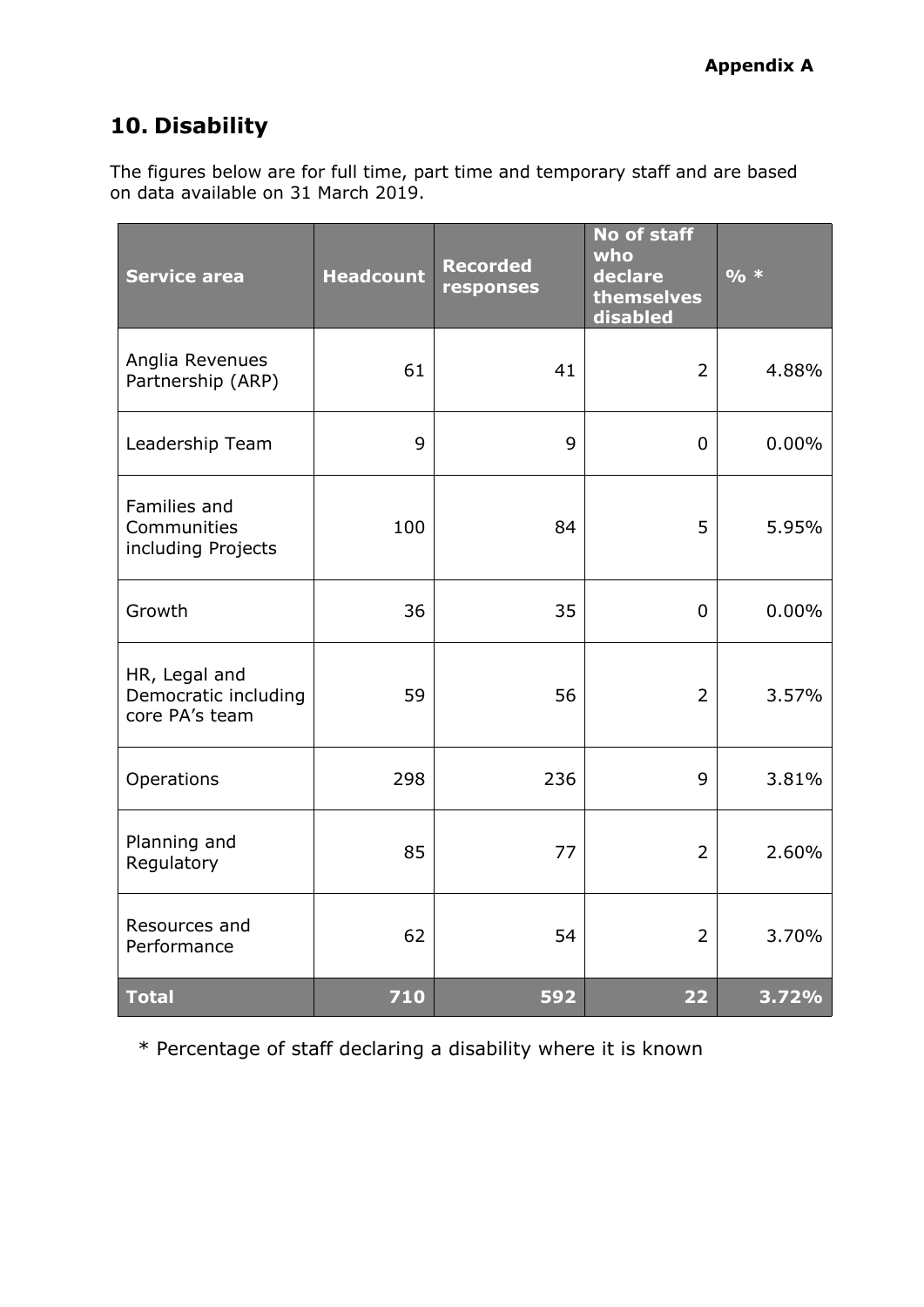### <span id="page-11-0"></span>**11. Sickness absence**

| <b>Reason for absence</b>                             | <b>Total days</b> |
|-------------------------------------------------------|-------------------|
| Working days lost due to<br>industrial injury         | 48.18             |
| Working days lost due to<br>stress/depression/anxiety | 521.77            |
| Other                                                 | 2441.24           |
| Total working days lost                               | 3011.19           |
| Average days lost per FTE                             | 4.81              |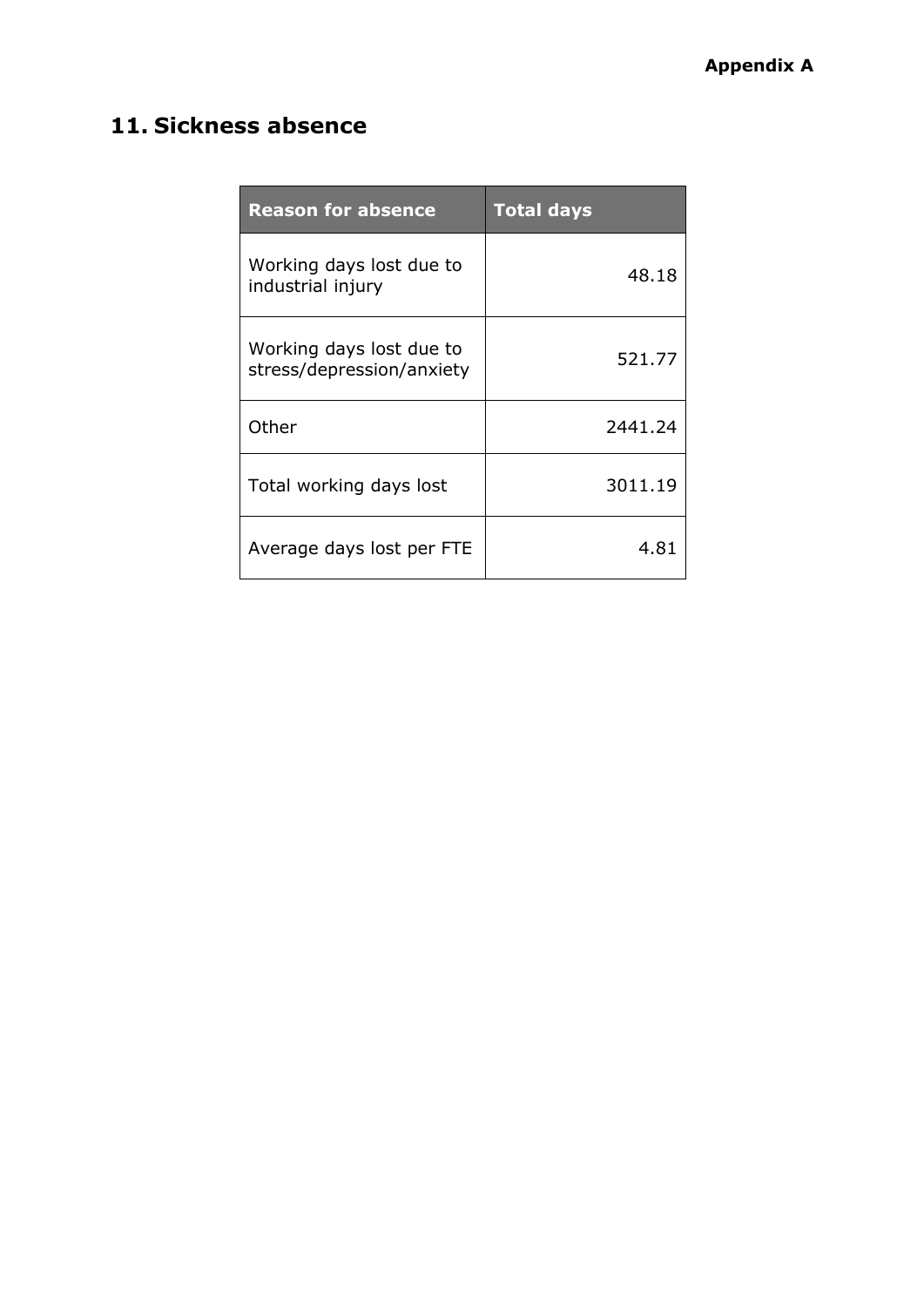#### <span id="page-12-0"></span>**12. Corporate training**

The figures below are based on permanent and temporary staff and **do not** include casual staff or leavers. It shows the data as at 31 March 2019 for training events attended.

| Service area                                               | <b>Total</b><br>number of<br>events<br>attended | <b>Events</b><br>attended<br>by males | <b>Events</b><br>attended<br>by<br>females | <b>Events</b><br>attended by<br>full time<br>employees | <b>Events</b><br>attended by<br>part time<br>employees |
|------------------------------------------------------------|-------------------------------------------------|---------------------------------------|--------------------------------------------|--------------------------------------------------------|--------------------------------------------------------|
| Leadership<br>Team                                         | $\overline{2}$                                  | $\overline{2}$                        | 0                                          | $\overline{2}$                                         | $\mathbf 0$                                            |
| Families and<br>Communities<br>including<br>Projects       | 330                                             | 21                                    | 309                                        | 210                                                    | 120                                                    |
| Growth                                                     | 42                                              | 23                                    | 19                                         | 32                                                     | 10                                                     |
| HR, Legal and<br>Democratic<br>including core<br>PA's team | 129                                             | 20                                    | 109                                        | 108                                                    | 21                                                     |
| Operations                                                 | 251                                             | 185                                   | 66                                         | 231                                                    | 20                                                     |
| Planning and<br>Regulatory                                 | 148                                             | 32                                    | 116                                        | 113                                                    | 35                                                     |
| Resources and<br>Performance<br>including ARP              | 189                                             | 51                                    | 138                                        | 155                                                    | 34                                                     |
| <b>Total</b>                                               | 1091                                            | 334                                   | 757                                        | 851                                                    | 240                                                    |
| $\frac{0}{0}$                                              |                                                 | 30.61%                                | 69.39%                                     | 78.00%                                                 | 22.00%                                                 |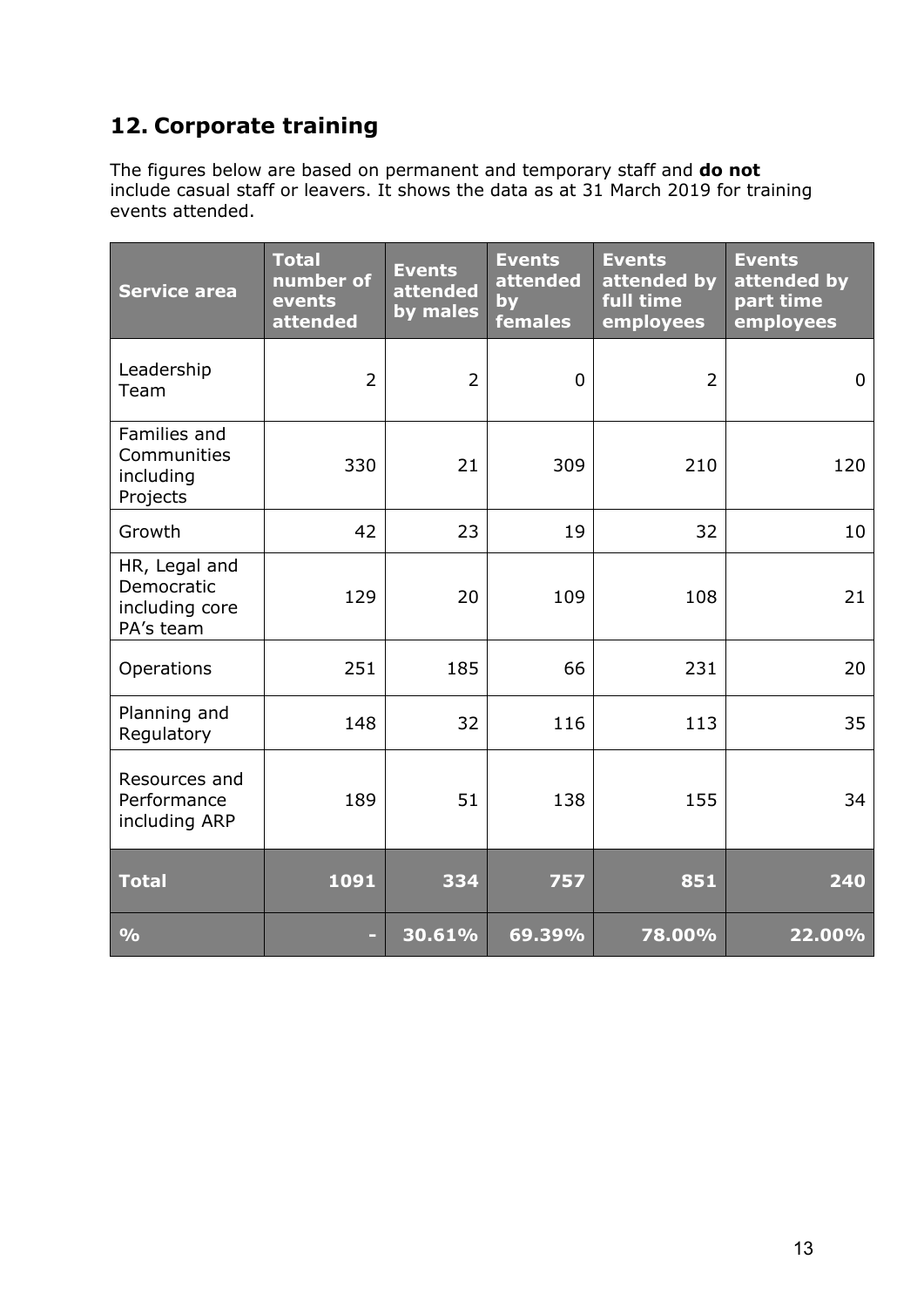### <span id="page-13-0"></span>**13. Apprenticeships**

This shows the number of apprentices in the organisation as at 31 March 2019.

| <b>Service area</b>                                     | <b>Apprentices</b> |
|---------------------------------------------------------|--------------------|
| Anglia Revenues<br>Partnership (ARP)                    | 1                  |
| Chief Executive including<br><b>Corporate Directors</b> | 0                  |
| <b>Families and Communities</b><br>including Projects   | 2                  |
| Growth                                                  | 1                  |
| HR, Legal and Democratic<br>including core PA's team    | 3                  |
| Operations                                              | 1                  |
| Planning and Regulatory                                 | O                  |
| Resources and<br>Performance                            | 2                  |
| <b>Total</b>                                            | i (0               |